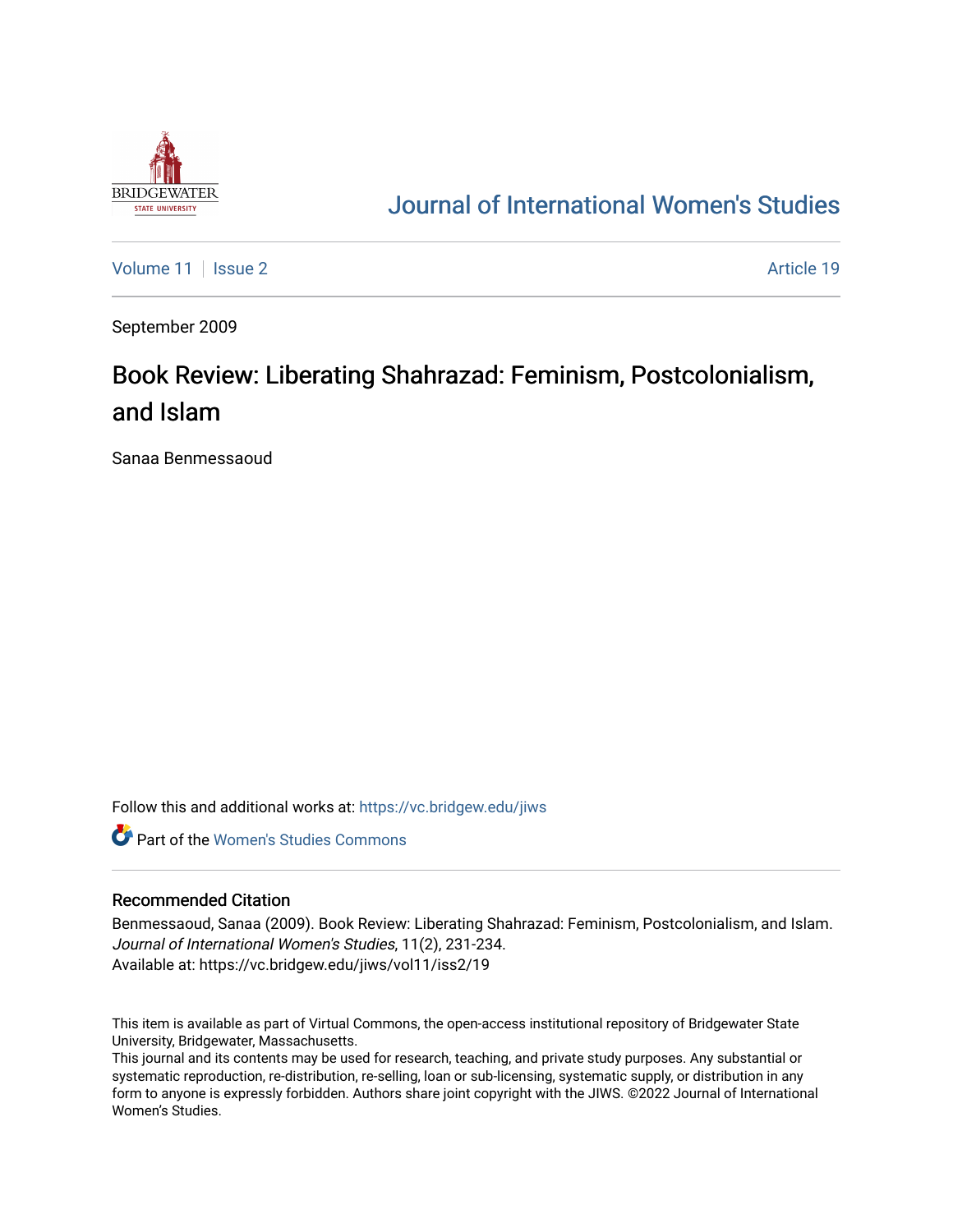*Liberating Shahrazad: Feminism, Postcolonialism, and Islam*. 2006. Suzanne Gauch. Minneapolis: University of Minnesota Press. 174 pp. \$24.00 (Paperback).

## Reviewed by Sanaa Benmessaoud<sup>1</sup>

"Everything you think you know about *the Arabian Nights* is probably wrong," asserts Frost (2001). Gauch lends him credence in her book *Liberating Shahrazad*. According to her, Scheherazade, the *Nights'* legendary storyteller, never stopped talking. In fact, Gauch aims at exploring the ways in which "women writers and filmmakers from the Islamic world" use Scheherazade's voice and Scheherazade-like storytelling "to combat symbolic and political violence at home and to struggle against co-option by imperialist or anti-Islamic critics abroad" (xi-xii). To achieve this objective, Gauch examines the literary works of four North-African postcolonial writers, namely Fatima Mernissi, Taher Ben Jelloun, Assia Djebar and Leila Sebbar, and a film by the Tunisian filmmaker Moufida Tlatli.

Gauch first debunks several of the myths surrounding the *Nights* by taking the reader on a journey of their multiple translations, and indeed transformations, over the centuries. The stories have no "one original authorized by either the signature of an author, or traceable, transparent origins in the Arab Middle Ages" (1). The fourteenthcentury Syrian manuscript on which Galland based his translation, the first in Europe, counted no more than 270 nights. The remaining nights together with the tales' closure were thus the creation of the Western translators. But by silencing Scheherazade at the end of the nights, these translators ended up portraying her as a submissive victim of her patriarchal culture, and not as the agent of change she effectively was, whose sang-froid, shrewd intelligence and political astuteness enabled her to transform her condition from one of weakness to one of power.

Against this backdrop, Gauch explores her corpus starting with Moufida Tlatli's film, *The Silences of the Palace* (1994). Set on the eve of Tunisia's independence from France, the film discusses problems of sexual servitude and social segregation facing servant-class women in the Tunisian patriarchal society. With its female-centered perspective, its open-ending and narrative techniques drawing on the model of repetition so reminiscent of *The Nights*, the film "gives a nod to the narrative art of Shahrazad" (16). Gauch then examines Fatema Mernissi's *Dreams of Trespass* (1995). This fictional story taking the guise of an autobiography describes life in a Moroccan Harem in the forties. Using Scheherazade-like storytelling skills and frequently alluding to stories of women in *The Nights*, Mernissi draws a picture of the Harem women different from "those bleak images of Muslim women silenced, disenfranchised and physically and psychically violated". The third work analyzed by Gauch is Ben Jelloun's *The Sand Child*  (1987). Telling the story of a child born girl but brought up as a boy, this novel problematizes the very notion of sex. Primarily about social and religious injustices towards women in pre-independence Morocco, the novel foregrounds the idea that sex is a social and cultural construct "in need of radical reimagining" (56).

Journal of International Women's Studies Vol. 11 #2 November 2009 231

l

1

<sup>&</sup>lt;sup>1</sup> Sanaa Benmessaoud is a PhD candidate in the Department of Linguistics and Translation at the Université de Montréal.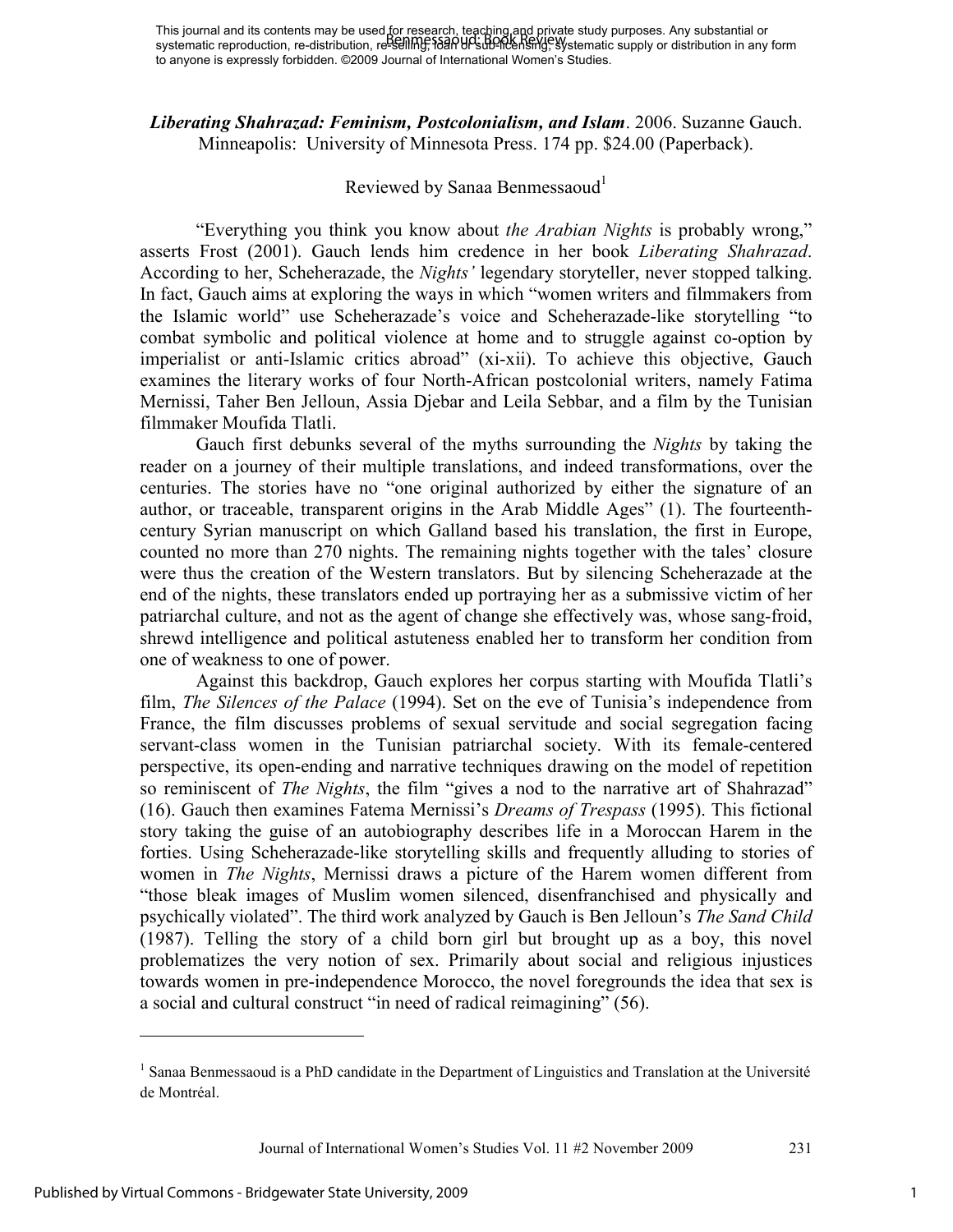Gauch also examines three novels by the Algerian writer Assia Djebar. In *A Sister to Scheherazade*, Djebar draws on the role of an often ignored character in *The Nights*, namely Scheherazade's sister Dinarzade, to explore themes of women's solidarity and how it might enable them to further objectives of freedom. This theme pervades two previous novels by Djebar: *Women of Algiers in their Apartments* and *Fantasia, an Algerian Cavalcade*. Both set in postcolonial Algeria, where independence failed to bring liberation and self-fulfillment to women, the novels tell the story of Algerian women's resistance to oppressive traditions. The last work that Gauch explores is Leila Sebbar's trilogy *Sherazade: Missing: Aged 17, Dark Curly Hair, Green Eyes* (1982); *The Notebooks of Sherazade* (1985); and *Mad for Sherazade* (1991). This is a work that, according to Gauch, destabilizes many a stereotypical conception of the Arab woman. Telling the story of 'Sherazade', a French girl with Arab heritage and a "fractured identity" (114), the trilogy also addresses the theme of hybridity and identity negotiation.

*The Nights* were translated and retranslated in Europe ad nauseam. The 18<sup>th</sup> century alone counted eighty different English versions of the tales (Haddawy, 1995: xvi). Although the original underwent, in the process of translation, so many transformations, including substantial additions, the translators maintained that the translations "were much more accurate than any travel account" (ibid. xxi). Consequently, *The Nights*' shaped a stereotypical representation of what has come to be seen as an "Arab culture", and more specifically of the "Arab" and "Muslim" women (Jacquemond, 1992: 150). These women were invariably depicted as uneducated and oppressed sexual objects. It was precisely such stereotypes that informed and, indeed, legitimized 19<sup>th</sup> century's Western calls for the necessity of liberating these "Arab" and "Muslim" women, or what Ahmed (1992) dubbed "colonial feminism". These stereotypes, being "arrested, fixated [forms] of representation that deny the play of difference" (Bhabha, 1983: 27), did not evolve with time. Hence, just as Lord Cromer called for setting the Egyptian woman free from her backward culture at the turn of the Twentieth century (Ahmed 1992), so voices are calling today for military intervention in some Islamic countries to liberate Muslim women, thus co-opting the feminist discourse for political purposes (see Hunt and Rygiel 2006).

In this context, Gauch's *Liberating Shahrazad* comes as a timely illumination of a subject that "has fascinated Western audiences since precolonial times […]: women in Islamic societies" (xiv). By following the tracks of Scheherazade in the works of North-African feminist writers and filmmakers, Gauch brilliantly brings out Scheherazade's authority over herself and her listeners, and gives a much needed insight into how contemporary women, including writers and artists, from Arab and Muslim countries produce a resisting discourse that subverts dominant discourses both at home and abroad.

Gauch also moves easily between genres and languages as her examination of the corpus takes her from a film in Arabic to an autobiography in English to a multiplenarrator novel in French. More importantly, it would seem that Gauch, in her call for "multiple Shahrazades, to address all manner of rulers" (131), has herself become one insofar as she uses techniques similar to those of the iconic storyteller, mainly the fractured repetitions. Much like Scheherazade, Gauch embeds all the chapters within the same frame, that of the tales, as she keeps going back to Scheherazade and her nights at the beginning of every chapter. This gives the work a coherence that would not have been easily obtained given that every chapter deals with a different story, a different novel.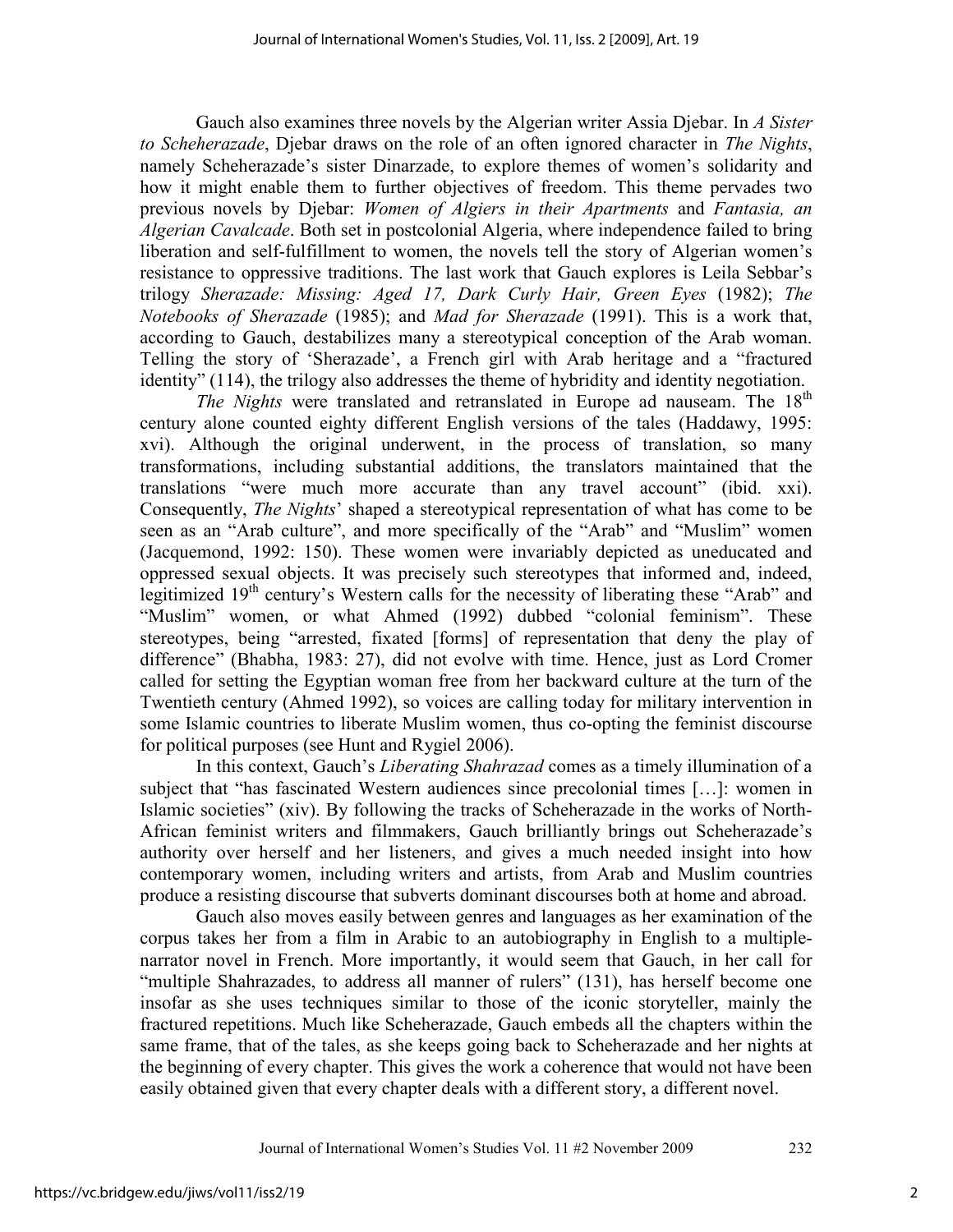*Liberating Shahrazad* has, however, its limitations. The subtitle "Feminism, Postcolonialism, and Islam", is rather misleading. While the book does engage with feminism and postcolonialism, it barely touches on the issue of women in Islam. Besides, the corpus is a selection of works by five North-African artists representing personal views about their respective countries. So Gauch's use of the categories of "Muslim", "Arab" and "North-African" interchangeably is an essentializing simplification perpetuating the false perception that all Arabs are Muslim and all Muslims are Arabs and that they both constitute one distinct homogenous entity. The majority of the world's Muslims are not Arab and the Arabs, according to Hatem (1998), display such a complex cultural and religious makeup that it would be hard to discuss their social or cultural problems in generalizing terms.

Although Gauch states at the beginning that the artists she examines belong all to a place that is neither the Orient nor the Occident (Maghreb in Arabic means west), and that, as such, they speak "from a space that presently incarnates the very much contested and quite porous line between Occident and Orient" (xiii), she fails to bring out how their works might not, and in fact do not, reflect the situation in all Arab or Muslim countries, or even in their respective home countries. Actually, almost all the works Gauch explores address more a western audience than home audiences, as they are penned in the former colonizer's language. Mernissi's *Dreams* addresses only an Anglo-American audience as it is written in English, a language barely spoken in Morocco, a former French colony. Even Tlatli's film which is in Arabic uses an oriental décor and architecture that, according to Rice (2007: 38), "provide a seductive environment for these [Orientalist] misreadings and even encourage them," which has resulted in many critics viewing the film "through an Orientalist lens" (ibid.). Likewise, Ben Jelloun has been fiercely criticized for self-orientalizing and reinforcing centuries-old Orientalist stereotypes of victimized Arab women (Majid 1998; Kaye and Zubir 1990).

In fact, not only does Gauch overlook the implications of her restricted and therefore non-representative choice of works, but she also gives short shrift to the criticism leveled at Ben Jelloun. Far from being justified, it calls, according to her, "attention to the exemplary self-performance required of postcolonial writers both abroad and at home" (57). Gauch thus displays a patronizing feminist stance, the same that allowed one of her critics to say that "it is important that their home audiences not see North African writers and filmmakers as over-identifying with the West" (Ashley 2007).

However, *Liberating Shahrazad* remains an excellent and fascinating read, one that takes the reader to a multiplicity of stories: the stories in the novels and the film and the stories these stories tell about women's resistance, self-representation and perpetual negotiation of identity in a transnational context. Gauch explains that by "liberating Shahrazad" she refers to Scheherazade's agency and ability to liberate women. However, through her book, she also set the storyteller free from dominant discourses writing her off as a submissive, uneducated sexual object. Most significantly, Gauch also liberates her from a spelling and a pronunciation that made her name sound strange to her for centuries.